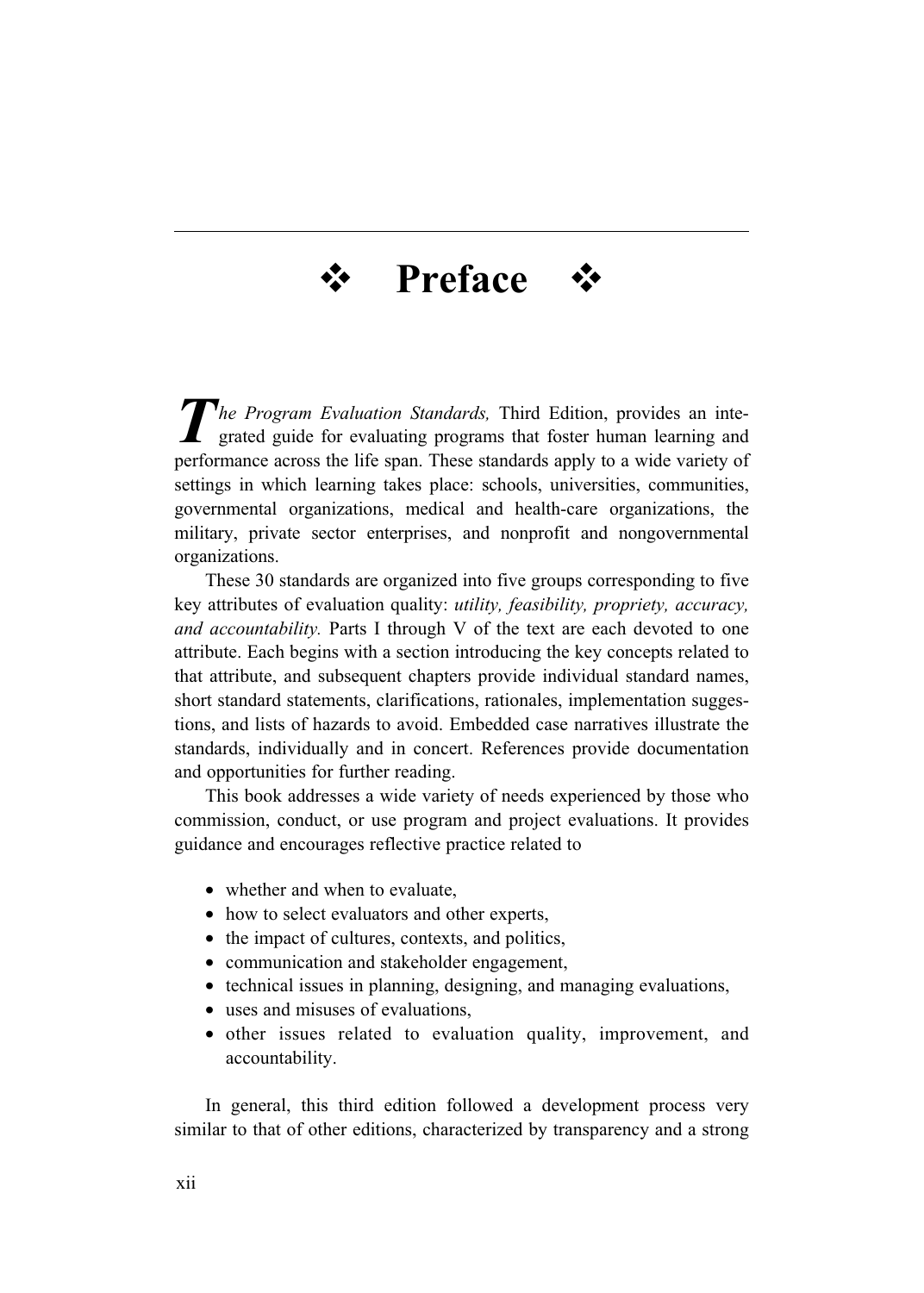commitment to stakeholders' input. The process began in 2004 with a national survey of the membership of the Joint Committee on Standards for Educational Evaluation sponsoring organizations (JCSEE member list on page vii) to help identify features and content that needed attention. More than 300 stakeholders provided comments and suggestions. A subsequent survey sent to selected stakeholders investigated possible formats for the standard statements. Reviews of the scholarship and practice literature from the last four decades provided perspectives on substantive issues. Numerous formal and informal presentations and discussions at national meetings and other venues helped to provide broad and specific perspectives on what the third edition should accomplish. The four-member task force, appointed and supervised by the full Joint Committee on Standards for Educational Evaluation (JCSEE), reviewed this input and prepared successive drafts. At each annual meeting of the JCSEE, members reviewed task force work and provided guidance. As drafts were ready, more than 75 national and international reviewers provided comments and suggestions in an open review process. Participants at six national hearings discussed the contents and overall quality. More than 50 practitioners and other users tried out these standards and provided comments prior to final editing and approval. Then, after favorable review by an independent validation panel in 2008, the JCSEE approved the standards for finalization. Following a 45-day comment period in 2009 and thorough review by the JCSEE, these standards were readied for final certification as the American National Standards Institute (ANSI) program evaluation standards.

For readers who are new to *The Program Evaluation Standards,* we have tried to make your introduction to and subsequent use of the standards as valuable and enjoyable as possible. For those of you who have worked extensively with earlier editions, you will find much that is familiar and some important changes. The utility, feasibility, propriety, and accuracy standards retain their core importance. Case applications continue to be important for demonstrating how to apply the standards. However, in our surveys and reviews, we found that many stakeholders reported concerns about the individual cases at the end of each standard. These stakeholders asked for more integration of the standards into recommendations for reflective practice, taking into account the necessary trade-offs and compromises made necessary by limited resources and other features of evaluation settings. In order to create greater integration, this third edition provides a scenario for each attribute with applications spread across all the standards related to that scenario.

In addition, significant integrating themes, such as the roles of culture and context in evaluation, connect the attributes and standards with one another. For example, cultures and contexts have profound influences on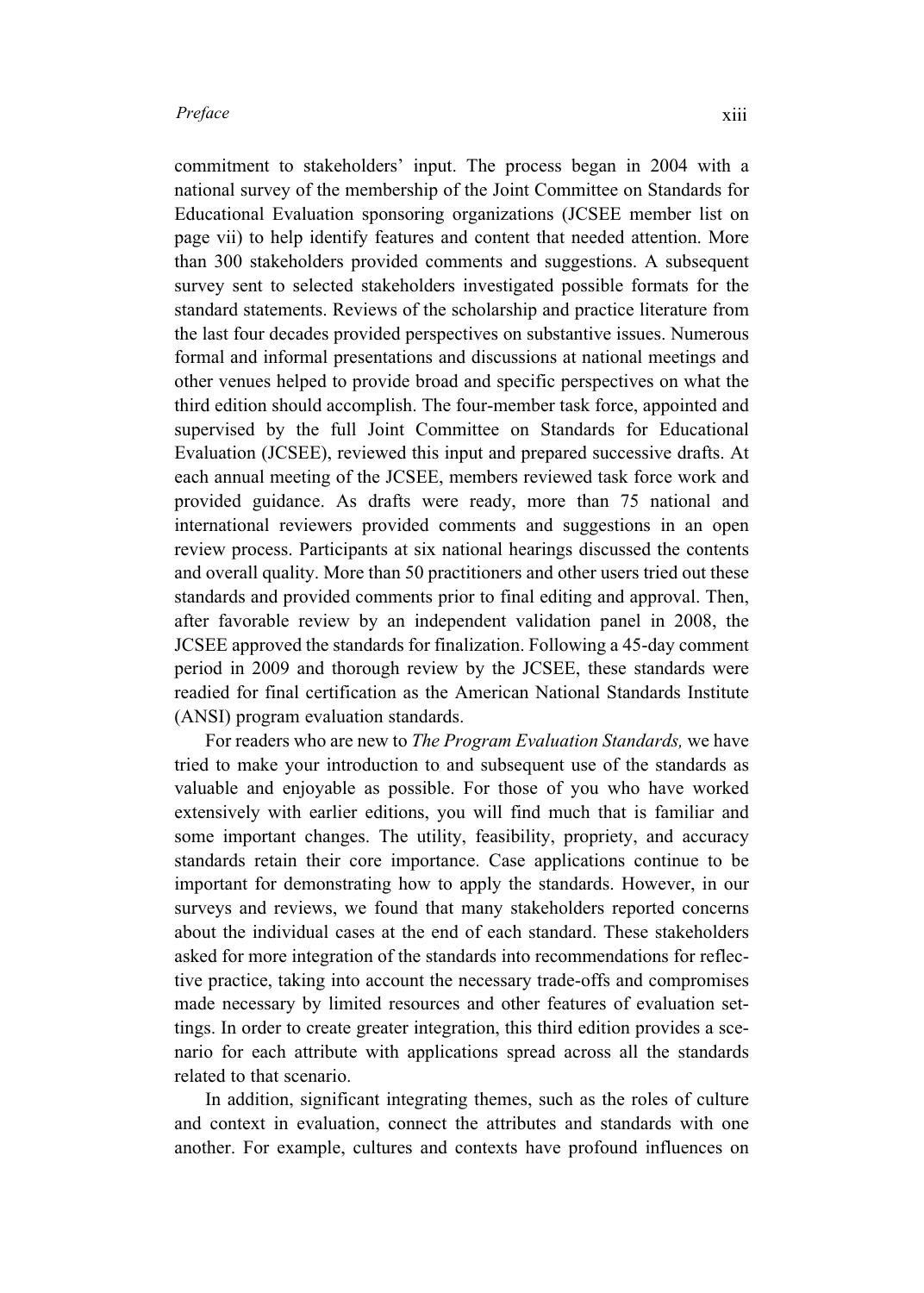how evaluators attend to and increase utility, feasibility, propriety, accuracy, and accountability. These influences are enumerated and illustrated in ways that bridge the various attributes and individual standards. Similarly, a recurring theme in high-quality evaluations is stakeholder involvement, not just because it is the proper thing to do and leads to more useful evaluations, but also because of its impact on feasibility and accuracy and its essential role in evaluation accountability. A third theme, high-quality communication and the need for communication planning, is addressed repeatedly throughout the attributes and standards. The concern is not just that formal and informal reports need to be accurate, or that communication needs to be timely in order for evaluations to be useful. High-quality communication is required to deal with conflicts of interests, with human rights, with many feasibility issues, with data selection and collection, and with quality planning and implementation. This third edition pays consistent attention to building these thematic bridges across the attributes and standards, even as it maintains the unique focus required by the individual standards.

A third significant change in this third edition is increased emphasis on the need to improve and hold evaluations accountable through systematic metaevaluation. In this revision, a new attribute, *evaluation accountability*, has been added to the previous core attributes. It is presented in Part V of this volume. Evaluation accountability is supported by three standards calling for rigorous documentation of evaluations, and their internal and external metaevaluation for formative and summative purposes. The standards call explicitly for all evaluations to be systematically metaevaluated for improvement and accountability purposes.

A number of smaller changes responding to stakeholders' concerns and suggestions have been incorporated into this book. For example, the discussion of each attribute begins with an overview that clarifies and describes its importance in evaluation. The standard names and statements have been revised to make the language clearer and more concise. The rationales for the individual standards have been removed from the standard statements and explicated more thoroughly in the following text. Suggestions for implementation and lists of hazards guide the reader in applying the standards.

The processes leading to this third edition have taken place in a period of rapid change in knowledge development and dissemination. Currently, the printed book as we have known it is being transformed by delivery systems that can augment and even replace physical pages bound together in a single volume. Electronic reading and other computing devices and worldwide networks are making it easier to transport, store, and access highly dynamic and interactive libraries. These electronic files also encourage and facilitate new search procedures and interaction with the contents of documents. The JCSEE continues to work on techniques for making *The Program Evaluation*